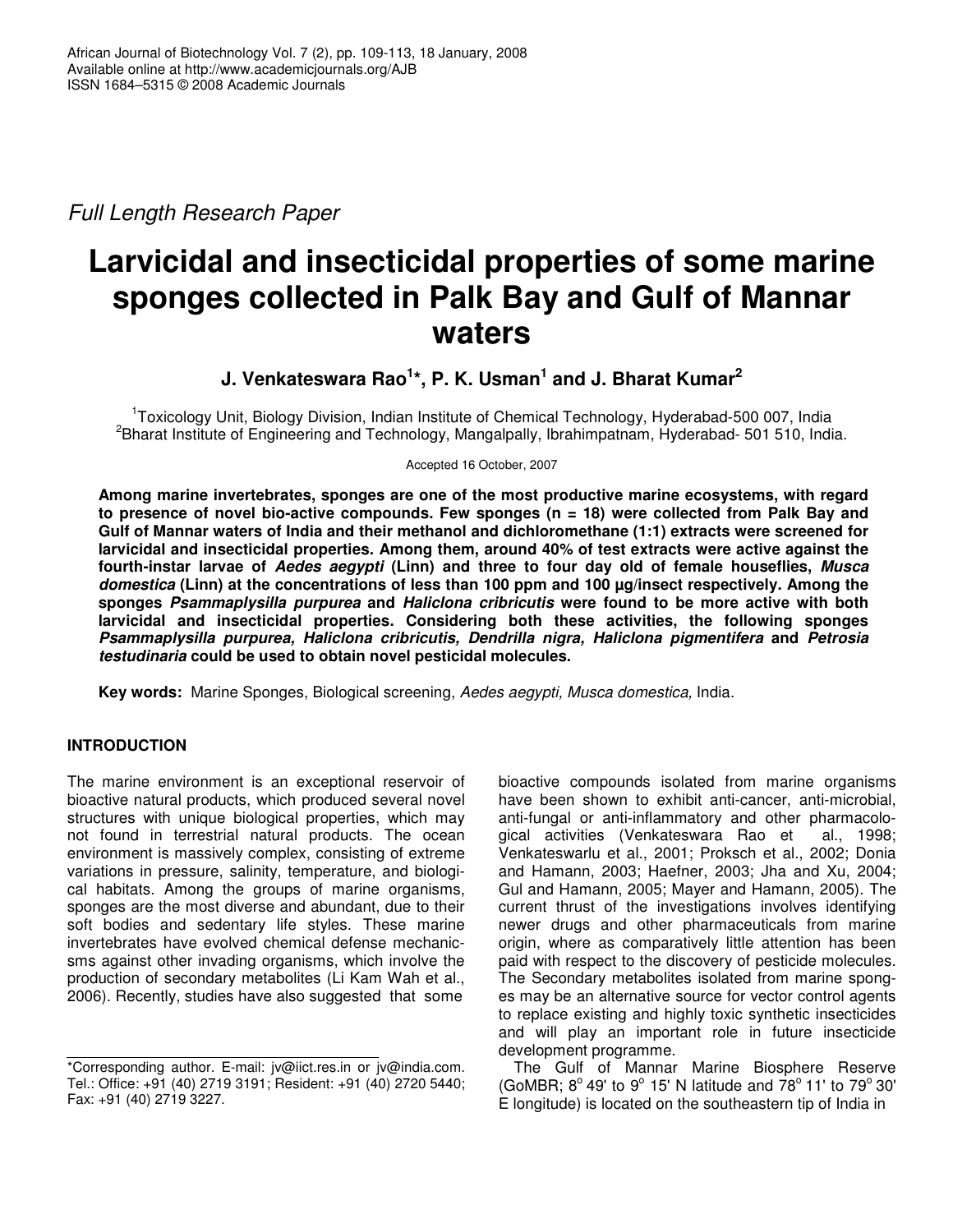

**Figure 1.** Map showing the collection sites at Palk Bay and Gulf of Mannar, India (9°10' to 9° 50' N latitude and 78°10' to 79°07' E longitude). Samples of sponges (n = 18) were collected from North and South coasts of Mandapam at depths varying from 15 - 25 feet by snorkeling and skin-diving. Sponge pieces were squeezed gently to drain of sea water, and extracted with 1:1 mixture of methanol and dichloromethane. The organic solvent portions were evaporated at reduced pressure for obtaining solvent free crude extracts. The test solutions with desired concentrations were prepared by mixing the known amount of solvent free crude extract in a carrier solvent acetone (w/v) and were then subjected to larvicidal and insecticidal screening. Mortality in each concentration and control was recorded after 24 h and the test mortalities were corrected with the use of the Abbots formula (Abbot, 1925). The median lethal concentration or dose (LC or  $LD_{50}$ ) was calculated using 'Probit' analysis (Finney, 1971).

the state of Tamil Nadu, in the Indo-Pacific region. It lies between India and Sri Lanka, covering an area of about 10,500 km 2 and runs along (mainland) India coast to about 170 nautical miles. The Gulf of Mannar and its 3,600 Species of flora and fauna is one of the biologically richest coastal regions in all of mainland of India. The general objectives of this work were to evaluate the biodiversity of the marine environment around the seas of Palk Bay and the Gulf of Mannar, to isolate and characterize secondary metabolites from sponges and screen them for potential larvicidal and insecticidal properties. This paper reports the taxonomic identification of some potential sponges as a source for further exploration to obtain new leads of pesticidal molecules. These bioactive principles either may be produced from associated microbes or sponge itself. Hence, it is especially important for greater cooperation and wellcoordinated efforts between bacteriologists, mycologists,

natural product chemists, and entomologists for exploring the possibilities of developing newer pesticidal molecules from marine sponges. There is a lot of scope to obtain new leads of pesticidal molecules especially new toxophoric groups, which can be appropriately incorporated in molecules to obtain potent synthetic products with targeted features.

#### **MATERIALS AND METHODS**

#### **Collection of sponges**

Samples of sponges ( $n = 18$ ) were collected in the Palk Bay and Gulf of Mannar (between 9°10' to 9° 50' N Latitude and 78°10' to 79°07' E Longitude, India) waters from north and south coasts of Mandapam at depths varying from 15 - 25 feet by snorkeling and skin-diving (Figure 1). Sponges were gently removed from the substratum and cut into small pieces and soaked in methanol for preparing crude extracts. The intact sample specimens were sent along with necessary details to the Central Marine Fisheries Res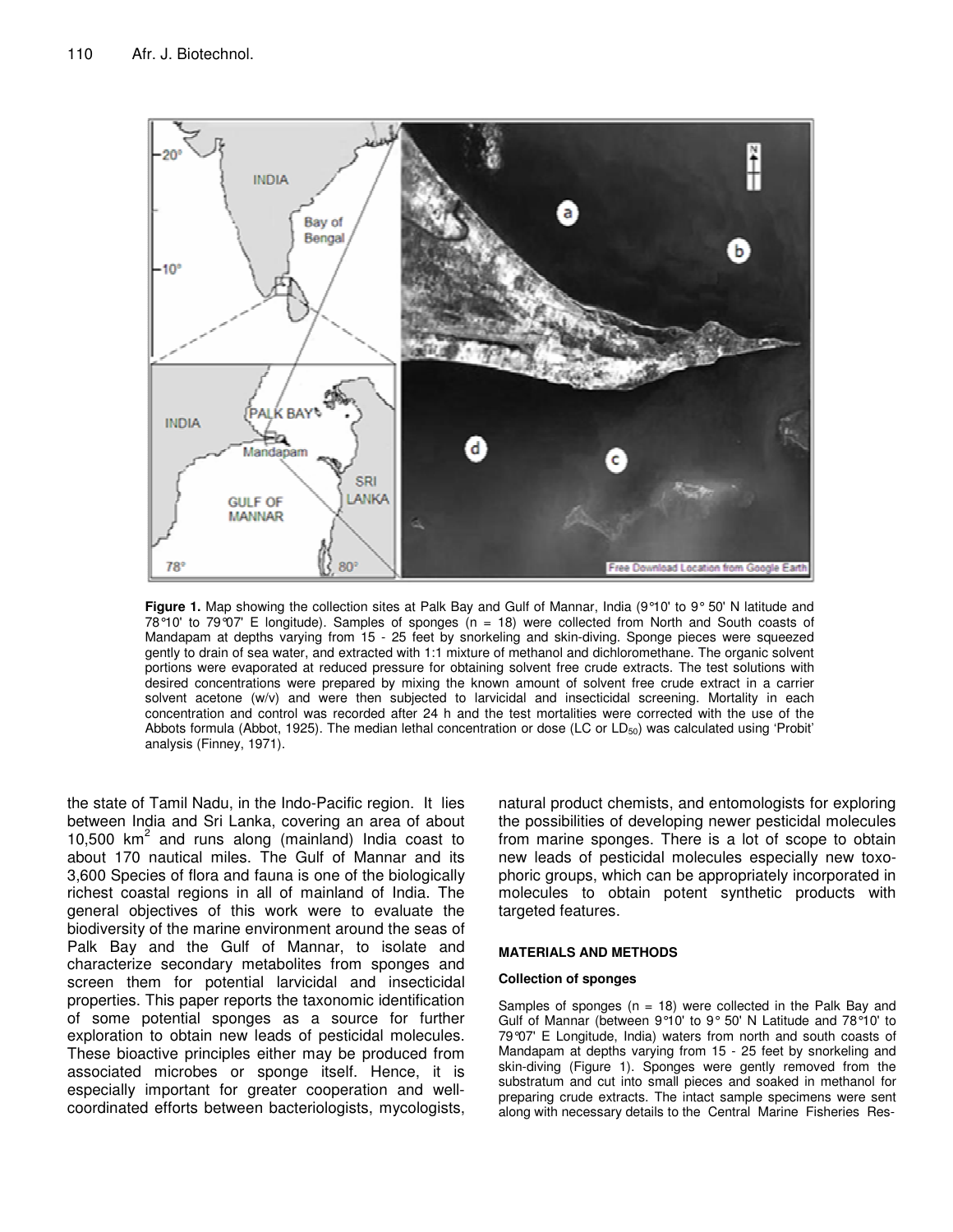earch Institute (CMFRI), Trivandram, Kerala, India for identification.

#### **Preparation of crude extracts**

The initial aqueous methanol extract was concentrated in the laboratory under reduced pressure and lyophilized. The lyophilized powder was extracted with 1:1 mixture of methanol and dichloromethane. At the same time, the methanol soaked cut pieces (100 g) were further diced and extracted with the same mixture of solvents. The extracts were pooled and the organic portions were evaporated for obtaining solvent free crude extract. The test solutions with desired concentrations were prepared by mixing the known amount of crude extract in a carrier solvent, acetone (w/v) and were then subjected to larvicidal and insecticidal screening.

#### **Biological screening**

The cyclic colonies of *Aedes aegypti* (yellow fever mosquito vector) and *Musca domestica* (housefly) were reared in our insectary at 27  $\pm$  1 °C and 80  $\pm$  5% RH with a photo period of 14:10 hour light and dark cycles followed by the methods of Morlan (1966) and Keiding et al. (1991) respectively, with little modifications.

**Mosquito larvae lethality test (Larvicidal activity):** The larvicidal activities of sponge extracts were evaluated against the fourthinstar larvae of *Aedes aegypti* (WHO, 1981). The each crude extract was tested to determine the larval bio-efficacy by making serial dilutions ranging from 10 to 400 ppm. The bioassays were performed at a room temperature of  $27 \pm 1$  °C by exposing 25 larvae in a final volume of 250 ml water in 500 ml glass beaker with minimum of four replicates for each concentration. Simultaneously, control groups were also run with zero concentration of the test extract (carrier solvent alone).

**Housefly lethality test (insecticidal activity):** Healthy female houseflies of three to four day old were treated topically (1 µl per insect) on the dorsal surface of the thorax with carrier solvent (control) and five to six different doses (ranging from 10 to 300 g/insect) of test extracts with the help of a microapplicator (Microprocessor controlled insect topical applicator, Model- PAX-100-2; Burkard Scientific, UK). After treatment the flies were transferred into observation jars and a minimum of four replicates (25 flies each) were used for every test dose in three separate experiments.

#### **Data analysis**

The housefly and larval mortality in each dose/concentration and control was recorded after 24 h of exposure. Percentage mortalities were corrected for the natural mortality observed in the negative controls using Abbots (1925) formula;  $P = PI - C / 1 - C$ , where PI denotes the observed mortality rate and C means the natural mortality. The median lethal concentration or dose  $(LC_{50}$  or  $LD_{50})$ was calculated using 'Probit' analysis (Finney, 1971) that has been recommended by OECD guideline as appropriate statistical method for toxicity data analysis. After linearization of response curve by logarithmic transformation of concentrations, 95% confidence limits and slope function were calculated to provide a consistent presentation of the toxicity data.

## **RESULTS AND DISCUSSION**

The use of marine natural products is an alternative pest control method, which helps to minimize the usage of toxic pesticides and their deleterious effects on nontarget insect species, livestock, wildlife and on the environment (Fatope et al., 1993). The sponge extracts of *Psammaplysilla purpurea* and *Haliclona cribricutis* was found to be the most effective against *A. aegypti* larvae showed  $LC_{50}$  values at < 50 ppm. However, other extracts of *Dendrilla nigra*, *Petrosia testudinaria*, *Petrosia similes*, *Haliclona pigmentifera*, *Ircinia fusca*, *Sigmadocia fibulata* showed  $LC_{50}$  values at <100 ppm (Table 1). The above eighteen crude extracts were also screened for insecticidal properties using housefly lethality test against *M. domestica* and their LD<sub>50</sub> values are presented in Table 2. Among the extracts, *P. purpurea* and *H. cribricutis* was once again proved to be the most promising extracts with insecticidal properties against female adult *M. domestica* at  $LD_{50}$  values at <50 µg/insect. Among the extracts *Cinachyra cavernosa, Fasciospongia chondroides, Heteronema erecta* and *Sigmadocia pumila* did not show either larvicidal or insecticidal activities even at higher concentrations or doses (400 ppm for larvicidal and 300 µg/insect for insecticidal activity).

Earlier, we have isolated a molecule, ethylene bis isobutyl xanthate, from marine green alga, *Dictyosphaeria favulosa* (Venkateswarlu et al., 1993) based on the larvicidal activity (LC $_{50}$  value at <50 ppm). The investigation further revealed that this molecule also exhibited insect growth regulator (IGR) properties against *A. aegypti* (Venkateswara Rao et al., 1995). Based on the bio-active properties, several analogues of alkylxanthates were synthesized and evaluated against lepidopteron pest, *Spodoptera litura* and *Helicoverpa armigera*. Three of the analogues i.e., methylene bis (tetrahydrofurfuryl xanthate), m-Fluorobenzyl n-butylxanthate and m-Fluorobenzyl isobutylxanthate have shown antifeedent and IGR activities against mosquitoes and agricultural pests (Venkateswara Rao et al., 2003).

The present preliminary investigations are helped us to short list the bio-active sponge crude extracts, which possess larvicidal and insecticidal activities. These active extracts could be used for obtaining new leads to isolate bioactive pesticidal molecules from marine origin. During the last decade, various studies on natural plant products against mosquito vectors indicate them as possible alternatives to synthetic chemical insecticides (Thomas et al., 2004; Dharmagadda et al., 2005; Singh et al., 2005). The percentage of active crude extracts (about 40%) identified in the present experiments is high in comparison to other terrestrial natural products. Previous literature also indicated that the marine organisms possess maximum percentage of bioactive substances with novel biological properties than the molecules originated from terrestrial origin (DOD Progress report, 1991). Use of these invented novel products in mosquito control instead of synthetic insecticides could reduce the environmental pollution. The present results may be useful as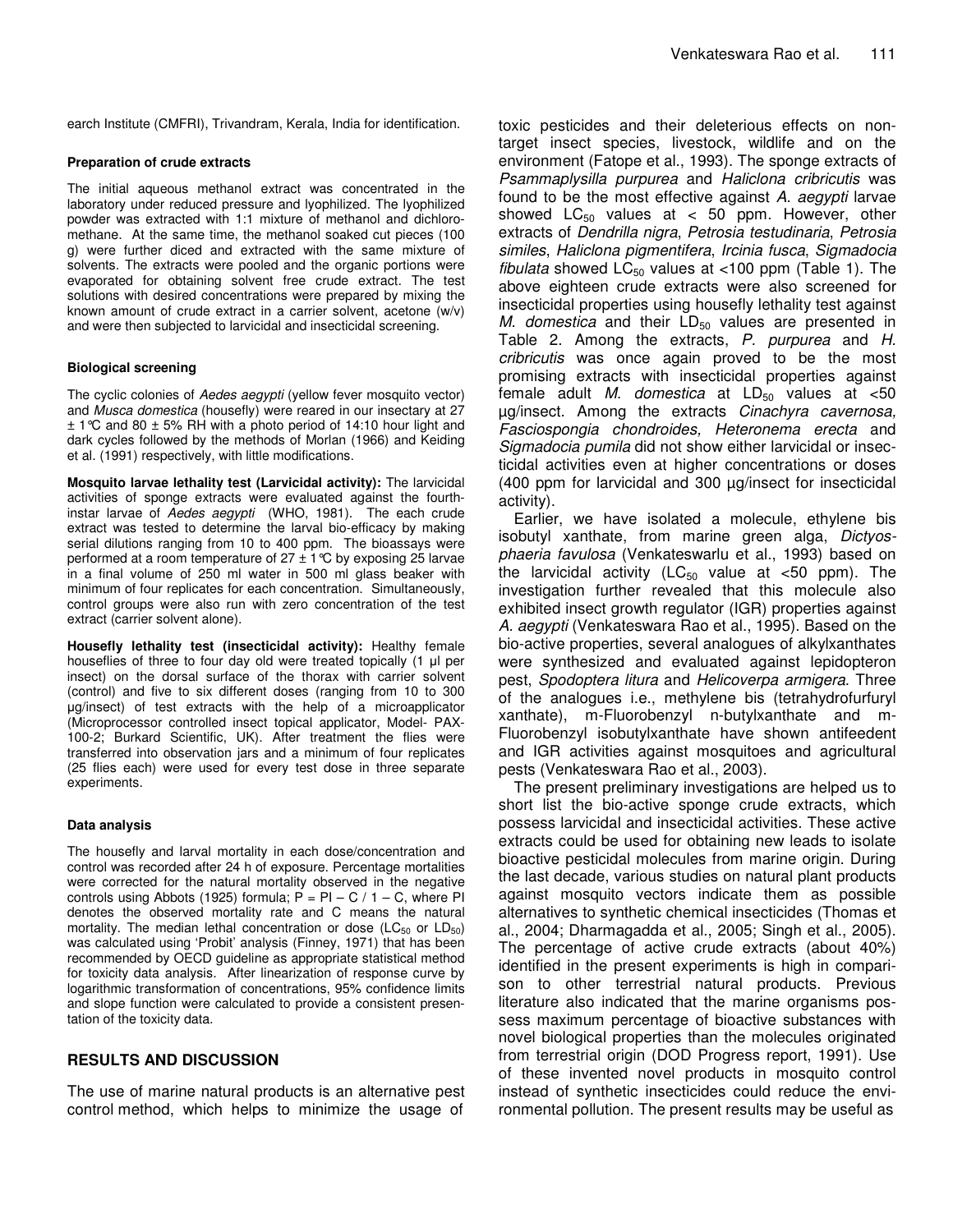| <b>Species</b>                      | $LC_{50}$ with<br>fiducial limits | <b>Regression equation</b><br>$Y = (Y - bx) + b \log_{10}$ Conc. | $\chi^2$ (df) | P-level | Relative<br>activity |  |
|-------------------------------------|-----------------------------------|------------------------------------------------------------------|---------------|---------|----------------------|--|
| Psammaplysilla purpurea             | 25.90 (22.06 to 29.78)            | $Y = 1.40 + 2.55X$                                               | 2.05(4)       | 0.73    | 1.00                 |  |
| Haliclona cribricutis               | 31.46 (21.41 to 44.49)            | $Y = 0.57 + 2.96X$                                               | 6.32(4)       | 0.18    | 1.21                 |  |
| Dendrilla nigra                     | 63.99 (55.20 to 72.76)            | $Y = -0.09 + 2.82X$                                              | 2.45(4)       | 0.65    | 2.47                 |  |
| Petrosia testudinaria               | 73.84 (63.85 to 84.62)            | $Y = 0.11 + 2.62X$                                               | 2.32(4)       | 0.68    | 2.85                 |  |
| Petrosia similes                    | 76.83 (67.26 to 87.23)            | $Y = -0.37 + 2.85X$                                              | 3.75(4)       | 0.44    | 2.97                 |  |
| Haliclona pigmentifera              | 87.92 (73.28 to 103.78)           | $Y = 0.76 + 2.18X$                                               | 1.88(4)       | 0.76    | 3.40                 |  |
| Ircinia fusca                       | 89.68 (79.22 to 102.20)           | $Y = -0.73 + 2.93X$                                              | 1.75(4)       | 0.78    | 3.46                 |  |
| Sigmadocia fibulata                 | 97.28 (82.52 to 111.23)           | $Y = -1.15 + 3.09X$                                              | 0.83(3)       | 0.84    | 3.76                 |  |
| Clathria reinwardti                 | 110.77 (95.14 to 128.51)          | $Y = -0.16 + 2.53X$                                              | 3.69(4)       | 0.45    | 4.28                 |  |
| Spirastrella inconstans             | 112.03 (94.91 to 132.17)          | $Y = 0.40 + 2.24X$                                               | 2.34(4)       | 0.67    | 4.33                 |  |
| Fasciospongia cavernosa             | 120.59 (112.04 to 129.58)         | $Y = -6.84 + 5.68X$                                              | 0.16(3)       | 0.98    | 4.67                 |  |
| Callyspongia diffusa                | 142.21 (122.64 to 162.86)         | $Y = -0.64 + 2.62X$                                              | 3.28(4)       | 0.51    | 5.49                 |  |
| Spongia officinalis var ceylonensis | 172.10 (150.49 to 197.83)         | $Y = -1.01 + 2.69X$                                              | 2.66(4)       | 0.62    | 6.64                 |  |
| Dysidea herbacea                    | 199.49 (176.86 to 228.70)         | $Y = -1.95 + 3.02X$                                              | 2.13(4)       | 0.71    | 7.70                 |  |
| Cinachyra cavernosa                 |                                   | Not active at 400 ppm level                                      |               |         |                      |  |
| Fasciospongia chondroides           |                                   | Not active at 400 ppm level                                      |               |         |                      |  |
| Heteronema erecta                   |                                   | Not active at 400 ppm level                                      |               |         |                      |  |
| Sigmadocia pumila                   |                                   | Not active at 400 ppm level                                      |               |         |                      |  |

**Table 1.** LC<sub>50</sub> values (ppm) for 24 h with their 95% fiducial (lower and upper) limits, regression equation, Chi-square ( $\chi^2$ ) and P-levels of certain marine sponges against 4<sup>th</sup> instar larvae of *Aedes aegypti*.

\* The larvicidal activities of sponge extracts were evaluated against the fourth-instar larvae of *Aedes aegypti* (WHO, 1981). The bioassays were performed at a room temperature of 27±1°C by exposing 25 larvae in each concentration of the extract (n = 6) in a final volume of 250 ml water taken in 500 ml glass beaker. Four replicates for each concentration and the control (without sponge extract), were tested for larval bio-efficacy.

**Table 2.** LD<sub>50</sub> values (µg/insect) for 24 h with their 95% fiducial (lower and upper) limits, regression equation, Chi-square ( $\chi^2$ ) and P-levels of certain marine sponges against 3 - 4 day old of female houseflies, Musca domestica".

| <b>Species</b>                      | $LD_{50}$ with<br><b>fiducial limits</b> | <b>Regression equation</b><br>$Y = (Y - bx) + b \log_{10}$ Dose | $\chi^2$ (df) | P-level | Relative<br>activity |  |
|-------------------------------------|------------------------------------------|-----------------------------------------------------------------|---------------|---------|----------------------|--|
| Psammaplysilla purpurea             | 25.56 (21.29 to 31.21)                   | $Y = 2.27 + 1.94X$                                              | 2.31(4)       | 0.68    | 1.00                 |  |
| Haliclona cribricutis               | 36.13 (31.55 to 40.71)                   | $Y = 3.73 + 0.04X$                                              | 2.02(4)       | 0.73    | 1.41                 |  |
| Dendrilla nigra                     | 57.55 (48.28 to 66.45)                   | $Y = 0.55 + 2.26X$                                              | 2.47(4)       | 0.65    | 2.25                 |  |
| Haliclona pigmentifera              | 70.43 (59.49 to 82.13)                   | $Y = 0.79 + 2.27X$                                              | 1.12(4)       | 0.89    | 2.76                 |  |
| Petrosia testudinaria               | 81.63 (71.70 to 92.81)                   | $Y = -0.46 + 2.86X$                                             | 3.77(4)       | 0.44    | 3.19                 |  |
| Spirastrella inconstans             | 93.46 (55.66 to 142.03)                  | $Y = 0.36 + 2.36X$                                              | 5.18(4)       | 0.27    | 3.67                 |  |
| Spongia officinalis var ceylonensis | 99.72 (83.39 to 120.55)                  | $Y = 0.56 + 2.22X$                                              | 0.91(3)       | 0.82    | 3.90                 |  |
| Clathria reinwardti                 | 114.43 (96.73 to 135.59)                 | $Y = 0.48 + 2.19X$                                              | 1.95(4)       | 0.75    | 4.48                 |  |
| Sigmadocia fibulata                 | 134.27 (114.67 to 154.41)                | $Y = -0.38 + 2.53X$                                             | 1.73(4)       | 0.79    | 5.25                 |  |
| Ircinia fusca                       | 147.35 (82.59 to 230.54)                 | $Y = -0.95 + 2.74X$                                             | 7.03(4)       | 0.13    | 5.76                 |  |
| Fasciospongia cavernosa             | 161.22 (107.32 to 239.06)                | $Y = -1.02 + 2.73X$                                             | 5.03(4)       | 0.28    | 6.31                 |  |
| Dysidea herbacea                    | 162.17 (142.56 to 184.13)                | $Y = -1.38 + 2.89X$                                             | 3.52(4)       | 0.48    | 6.34                 |  |
| Petrosia similes                    | 183.65 (165.51 to 202.72)                | $Y = -4.01 + 3.98X$                                             | 2.33(3)       | 0.51    | 7.19                 |  |
| Callyspongia diffusa                |                                          | Not active at 300 µg/insect                                     |               |         |                      |  |
| Cinachyra cavernosa                 |                                          | Not active at 300 µg/insect                                     |               |         |                      |  |
| Fasciospongia chondroides           |                                          | Not active at 300 µg/insect                                     |               |         |                      |  |
| Heteronema erecta                   | Not active at 300 µg/insect              |                                                                 |               |         |                      |  |
| Sigmadocia pumila                   | Not active at 300 µg/insect              |                                                                 |               |         |                      |  |

*\*\** Healthy female houseflies of three to four day old were treated topically on the dorsal surface of the thorax with five to six different doses (ranging from 10 to 300 µg/insect) of test solutions (1 µl per insect) with the help of a microapplicator. A minimum of three replicates (20 flies each) were used for every test concentration. Simultaneously, control groups were also run with zero concentration of the test substance (carrier solvent alone). After treatment the flies were transferred into observation jars and the mortality was recorded after 24 h.